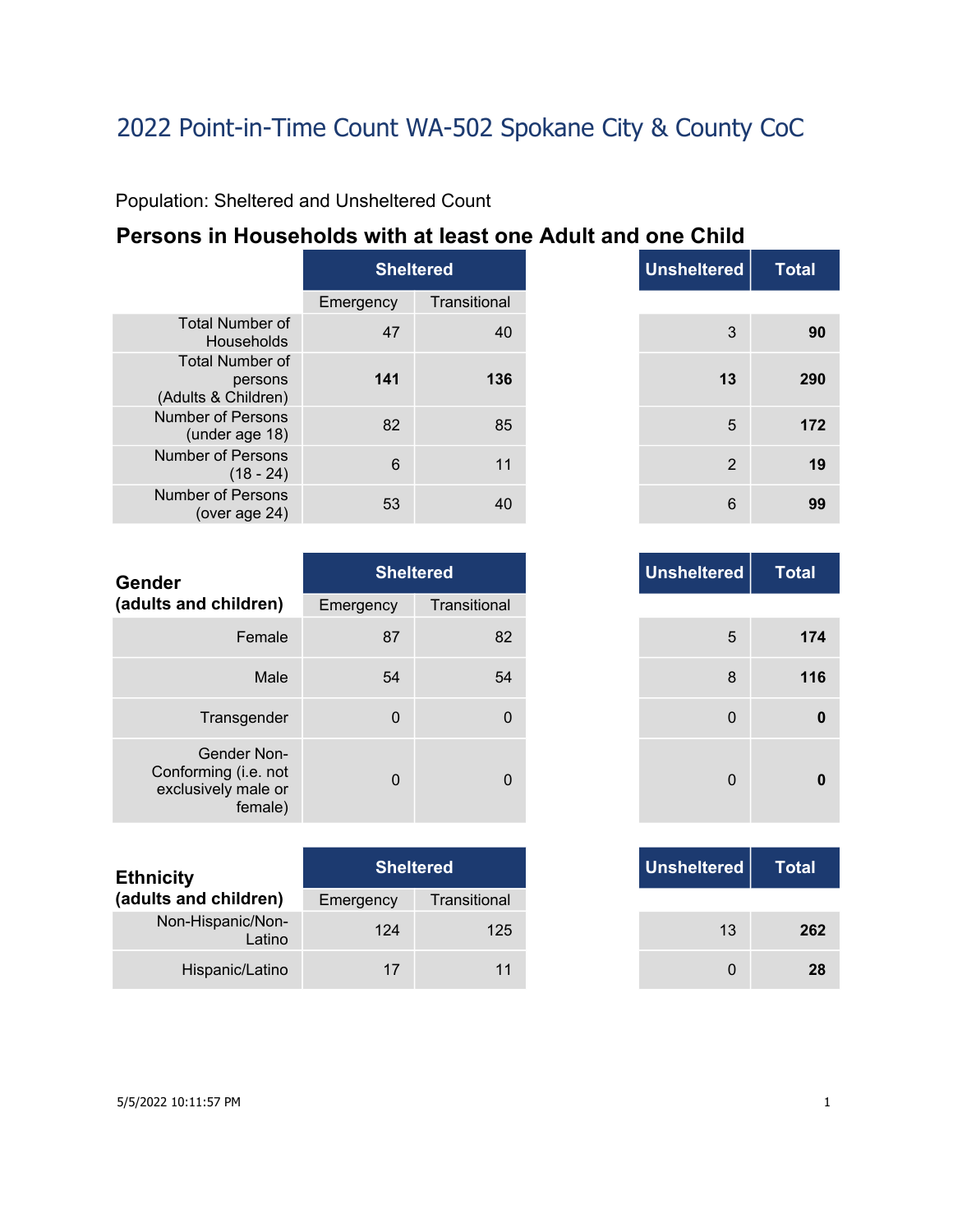| Race                                                |           | <b>Sheltered</b> |
|-----------------------------------------------------|-----------|------------------|
| (adults and children)                               | Emergency | Transitional     |
| White                                               | 108       | 69               |
| <b>Black or African-</b><br>American                | 10        | 25               |
| Asian                                               | $\Omega$  | $\mathbf{0}$     |
| American Indian or<br>Alaska Native                 | 3         | $\overline{2}$   |
| Native Hawaiian or<br><b>Other Pacific Islander</b> | 6         | 10               |
| <b>Multiple Races</b>                               | 14        | 30               |

| <b>Total</b> | <b>Unsheltered</b> | <b>Sheltered</b> |                |
|--------------|--------------------|------------------|----------------|
|              |                    | Transitional     | าcy            |
|              | 13                 | 69               | 108            |
|              | $\mathbf 0$        | 25               | 10             |
|              | 0                  | $\mathbf 0$      | $\mathbf 0$    |
|              | $\mathbf{0}$       | $\overline{2}$   | 3              |
|              | $\mathbf 0$        | 10               | $6\phantom{1}$ |
|              | $\mathbf 0$        | 30               | 14             |

| <b>Sheltered</b> | Unsheltered |
|------------------|-------------|
| Transitional     |             |
|                  |             |
|                  |             |

| <b>Chronically</b><br><b>Homeless</b> | <b>Sheltered</b> |              |  |
|---------------------------------------|------------------|--------------|--|
| (adults and children)                 | Emergency        | Transitional |  |
| Total number of<br>households         |                  |              |  |
| Total number of<br>persons            | 19               |              |  |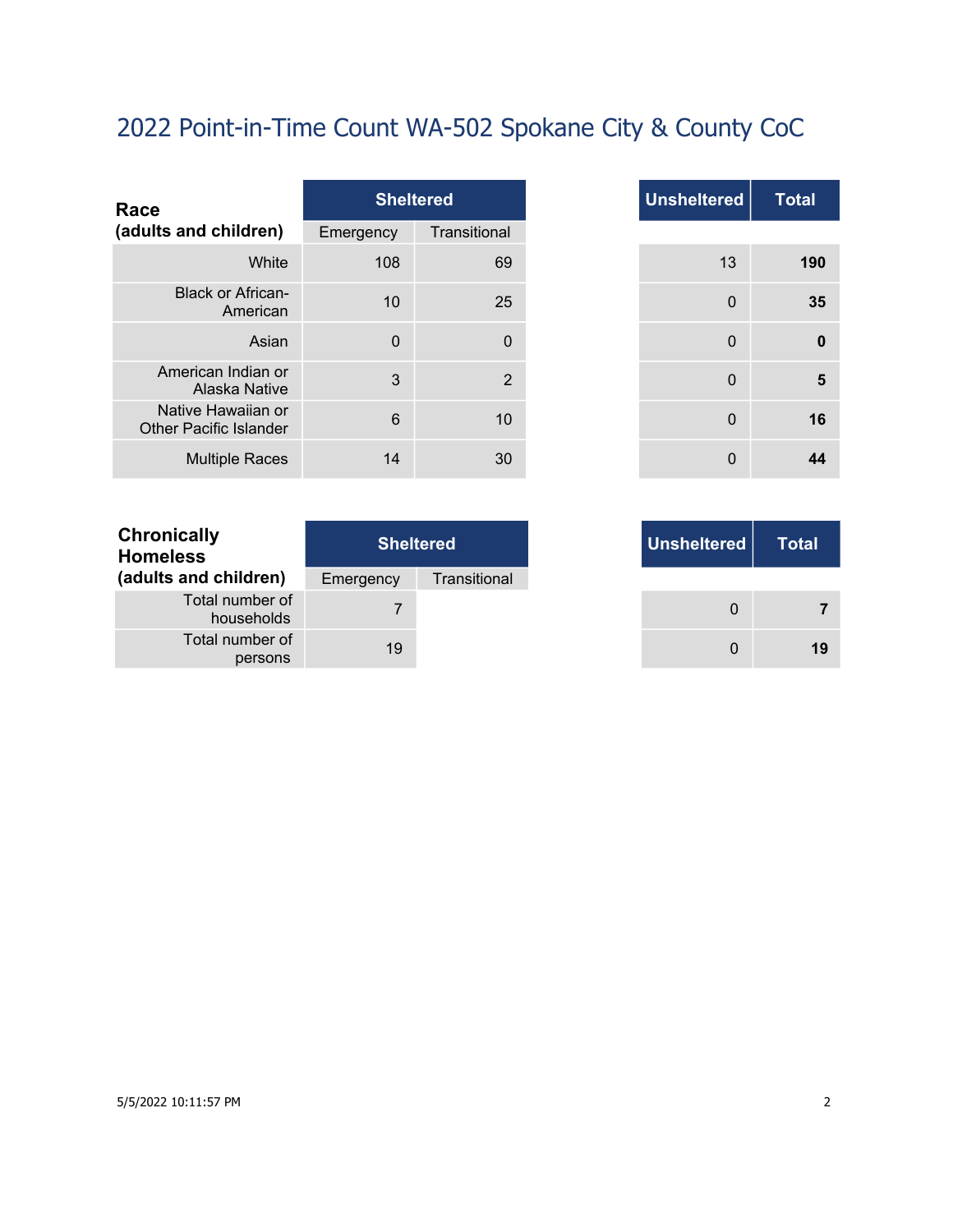Population: Sheltered and Unsheltered Count

### **Persons in Households with only Children**

|                                                   | <b>Sheltered</b> |              |            | Unsheltered | <b>Total</b> |
|---------------------------------------------------|------------------|--------------|------------|-------------|--------------|
|                                                   | Emergency        | Transitional | Safe Haven |             |              |
| <b>Total Number of</b><br>Households              | 6                | 0            | 0          |             | 10           |
| <b>Total Number of</b><br>children (under age 18) | 6                | 0            | 0          |             | 10           |

| <b>Gender</b>                                                         | <b>Sheltered</b> |                  |            | <b>Unsheltered</b> | <b>Total</b> |
|-----------------------------------------------------------------------|------------------|------------------|------------|--------------------|--------------|
| (adults and children)                                                 | Emergency        | Transitional     | Safe Haven |                    |              |
| Female                                                                |                  | $\boldsymbol{0}$ | 0          |                    |              |
| Male                                                                  | 5                | $\mathbf 0$      | 0          | 2                  |              |
| Transgender                                                           | $\Omega$         | $\mathbf 0$      | 0          | $\mathbf{0}$       | 0            |
| Gender Non-<br>Conforming (i.e. not<br>exclusively male or<br>female) | $\Omega$         | $\Omega$         | 0          | 1                  |              |

| <b>Ethnicity</b>            |           | <b>Sheltered</b> | Unsheltered | Total |  |
|-----------------------------|-----------|------------------|-------------|-------|--|
| (adults and children)       | Emergency | Transitional     | Safe Haven  |       |  |
| Non-Hispanic/Non-<br>Latino | 5         |                  |             | 2     |  |
| Hispanic/Latino             |           |                  | 0           | 2     |  |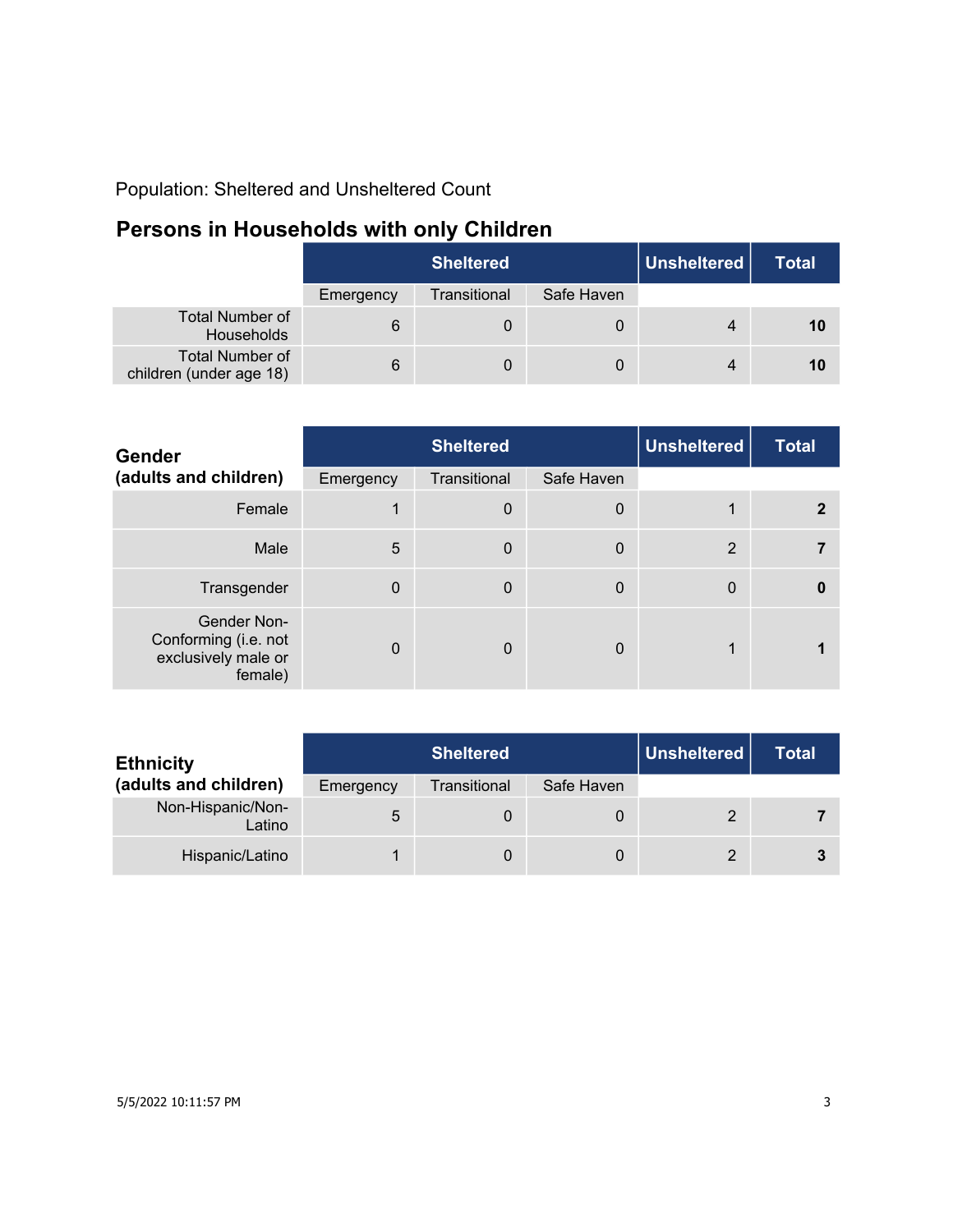| Race                                                |                | <b>Sheltered</b> |             | <b>Unsheltered</b> | <b>Total</b> |
|-----------------------------------------------------|----------------|------------------|-------------|--------------------|--------------|
| (adults and children)                               | Emergency      | Transitional     |             |                    |              |
| White                                               | 6              | $\mathbf 0$      | 0           | 3                  | 9            |
| <b>Black or African-</b><br>American                | $\Omega$       | $\mathbf 0$      | $\mathbf 0$ |                    |              |
| Asian                                               | $\Omega$       | $\mathbf 0$      | $\mathbf 0$ | $\Omega$           | $\Omega$     |
| American Indian or<br>Alaska Native                 | $\overline{0}$ | $\Omega$         | $\Omega$    | $\Omega$           | $\Omega$     |
| Native Hawaiian or<br><b>Other Pacific Islander</b> | $\Omega$       | $\Omega$         | $\Omega$    | $\Omega$           | $\Omega$     |
| <b>Multiple Races</b>                               | 0              | $\mathbf{0}$     | 0           | 0                  |              |

| <b>Chronically</b><br><b>Homeless</b> |           | <b>Sheltered</b> |            | Unsheltered | Total |
|---------------------------------------|-----------|------------------|------------|-------------|-------|
| (adults and children)                 | Emergency | Transitional     | Safe Haven |             |       |
| Total number of<br>persons            |           |                  | O          |             |       |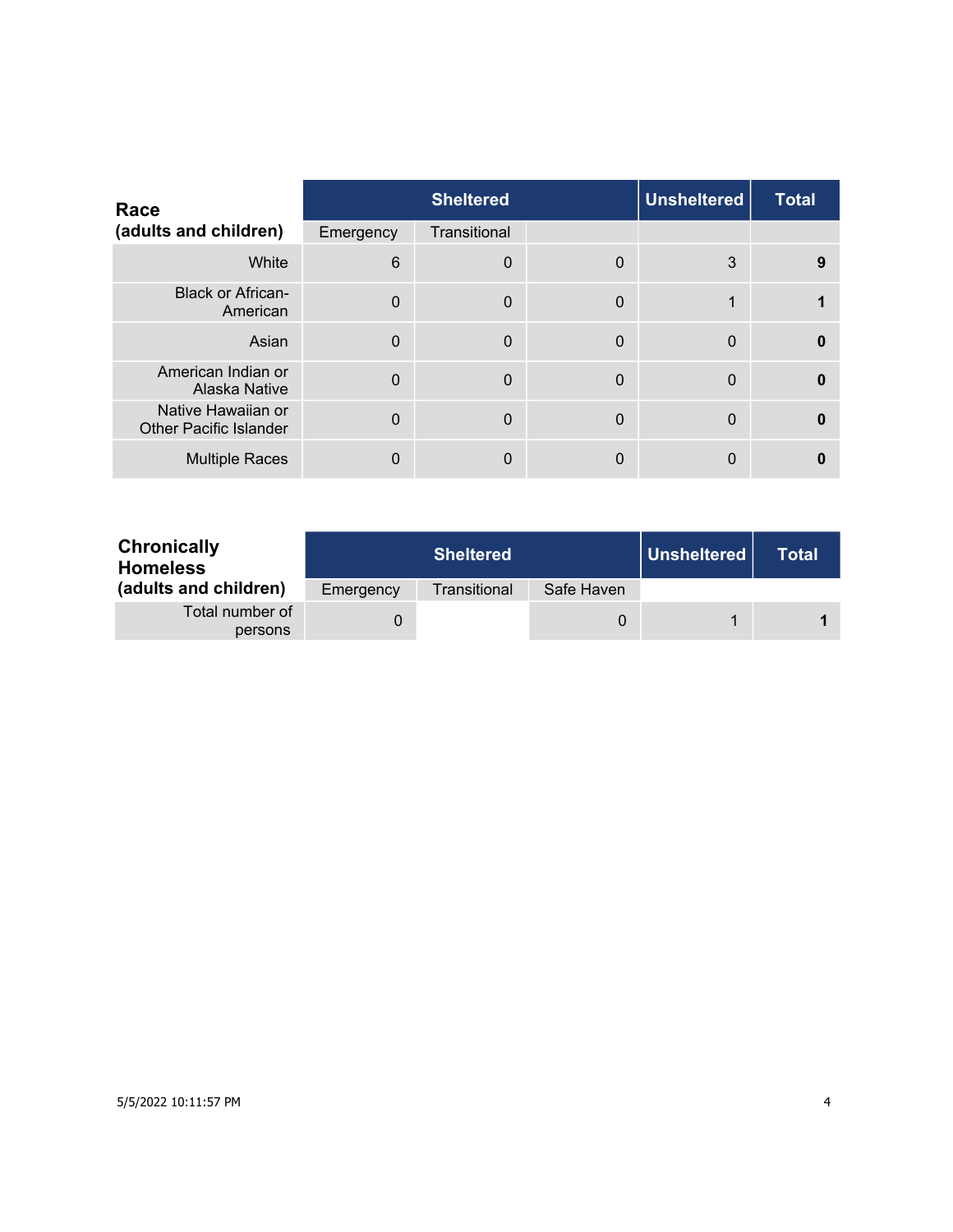Population: Sheltered and Unsheltered Count

### **Persons in Households without Children**

|                                               |           | <b>Sheltered</b> | Unsheltered | <b>Total</b> |       |
|-----------------------------------------------|-----------|------------------|-------------|--------------|-------|
|                                               | Emergency | Transitional     | Safe Haven  |              |       |
| <b>Total Number of</b><br>Households          | 575       | 72               | $\mathbf 0$ | 766          | 1,413 |
| <b>Total Number of</b><br>persons<br>(Adults) | 578       | 73               | $\bf{0}$    | 806          | 1,457 |
| <b>Number of Persons</b><br>$(18 - 24)$       | 51        | 17               | $\Omega$    | 43           | 111   |
| <b>Number of Persons</b><br>(over age 24)     | 527       | 56               | $\mathbf 0$ | 763          | 1,346 |

| Gender                                                                | <b>Sheltered</b> |                |             | <b>Unsheltered</b> | <b>Total</b> |
|-----------------------------------------------------------------------|------------------|----------------|-------------|--------------------|--------------|
| (adults and children)                                                 | Emergency        | Transitional   | Safe Haven  |                    |              |
| Female                                                                | 173              | 30             | 0           | 242                | 445          |
| Male                                                                  | 395              | 41             | $\mathbf 0$ | 553                | 989          |
| Transgender                                                           | 5                | $\mathbf 0$    | $\mathbf 0$ | $\overline{4}$     | 9            |
| Gender Non-<br>Conforming (i.e. not<br>exclusively male or<br>female) | 5                | $\overline{2}$ | 0           | 6                  | 13           |

| <b>Ethnicity</b>            | <b>Sheltered</b> |              |            | Unsheltered | <b>Total</b> |
|-----------------------------|------------------|--------------|------------|-------------|--------------|
| (adults and children)       | Emergency        | Transitional | Safe Haven |             |              |
| Non-Hispanic/Non-<br>Latino | 525              | 62           | 0          | 729         | 1,316        |
| Hispanic/Latino             | 53               | 11           | 0          | 77          | 141          |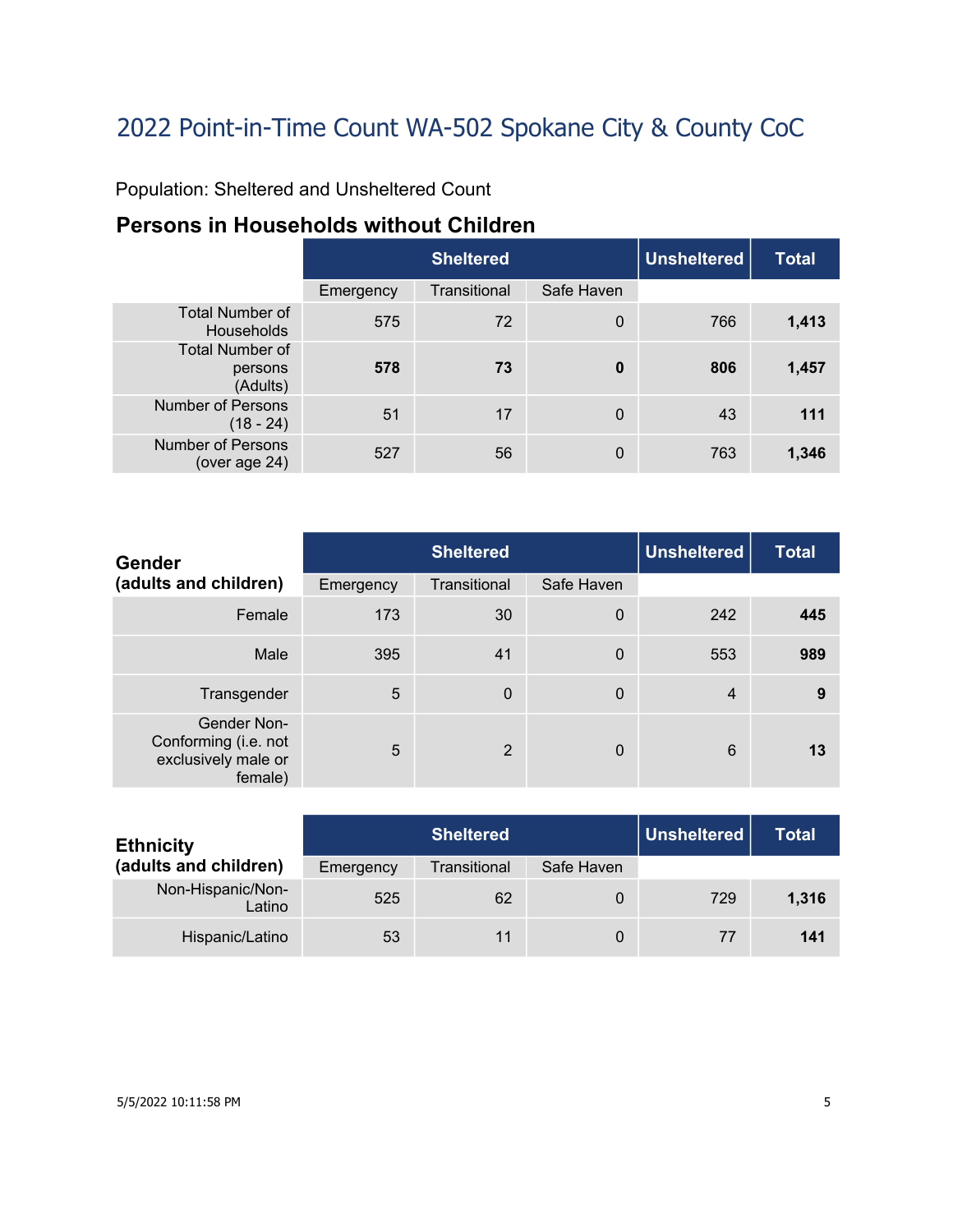| Race                                                |           | <b>Sheltered</b> |             |     | <b>Total</b> |
|-----------------------------------------------------|-----------|------------------|-------------|-----|--------------|
| (adults and children)                               | Emergency | Transitional     | Safe Haven  |     |              |
| White                                               | 454       | 55               | $\mathbf 0$ | 649 | 1,158        |
| <b>Black or African-</b><br>American                | 33        | 8                | $\mathbf 0$ | 40  | 81           |
| Asian                                               | 6         | 1                | $\Omega$    | 3   | 10           |
| American Indian or<br>Alaska Native                 | 38        | 3                | $\mathbf 0$ | 61  | 102          |
| Native Hawaiian or<br><b>Other Pacific Islander</b> | 7         | $\mathbf 0$      | $\mathbf 0$ | 16  | 23           |
| <b>Multiple Races</b>                               | 40        | 6                | 0           | 37  | 83           |

| <b>Chronically</b><br><b>Homeless</b> |           | <b>Sheltered</b> |            | ∣ Unsheltered ∣ | Total |
|---------------------------------------|-----------|------------------|------------|-----------------|-------|
| (adults and children)                 | Emergency | Transitional     | Safe Haven |                 |       |
| Total number of<br>persons            | 242       |                  |            | 302             | 544   |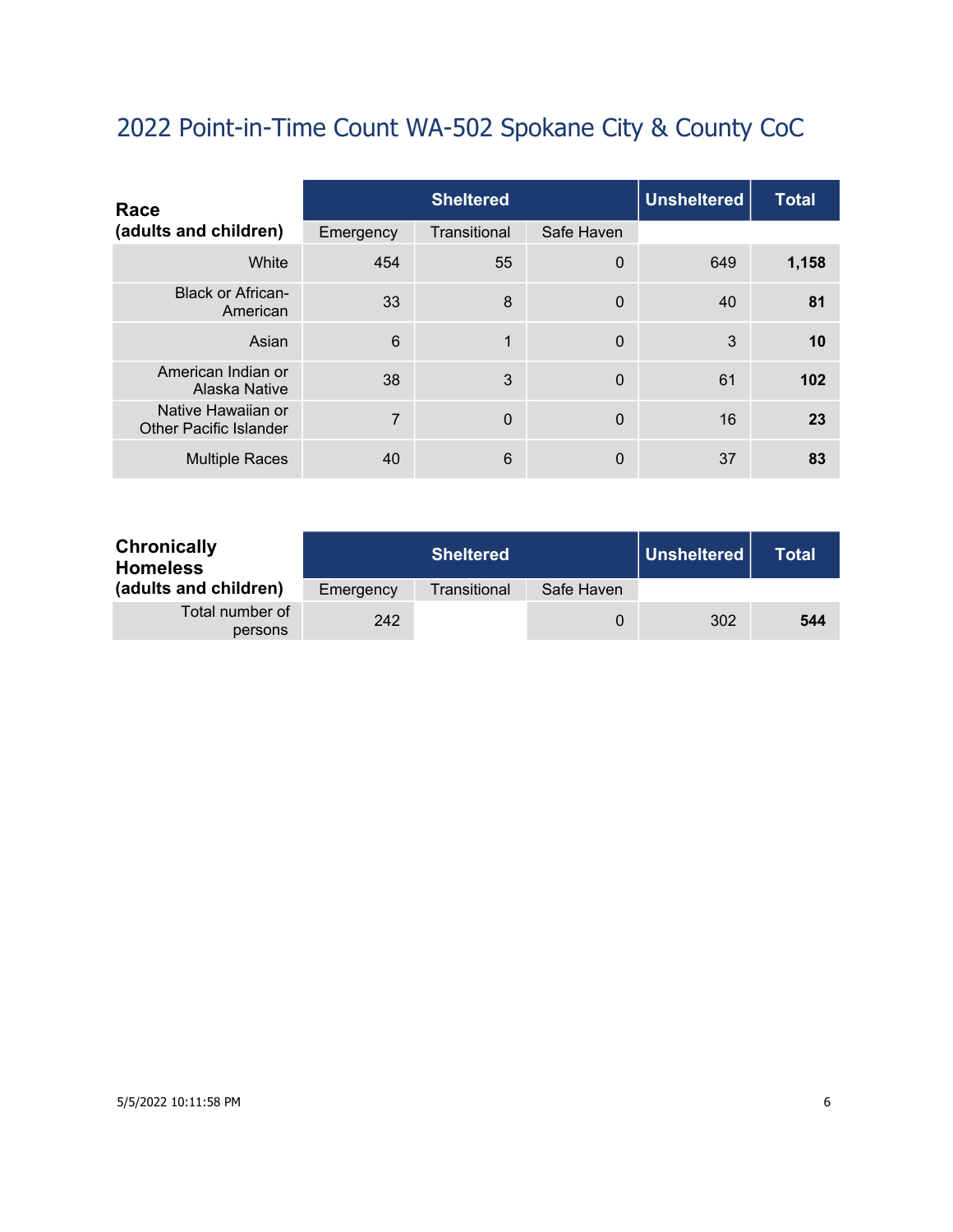#### Date of PIT Count: 2/24/2022 Population: Sheltered and Unsheltered Count

#### **Total Households and Persons**

|                                           | <b>Sheltered</b> |              |             | <b>Unsheltered</b> | <b>Total</b> |
|-------------------------------------------|------------------|--------------|-------------|--------------------|--------------|
|                                           | Emergency        | Transitional | Safe Haven  |                    |              |
| <b>Total Number of</b><br>Households      | 628              | 112          | 0           | 773                | 1,513        |
| <b>Total Number of</b><br>Persons         | 725              | 209          | $\mathbf 0$ | 823                | 1,757        |
| Number of Children<br>(under age 18)      | 88               | 85           | 0           | 9                  | 182          |
| <b>Number of Persons</b><br>(18 to 24)    | 57               | 28           | 0           | 45                 | 130          |
| <b>Number of Persons</b><br>(over age 24) | 580              | 96           | 0           | 769                | 1,445        |

#### **Gender**

|                                                                       |           | <b>Unsheltered</b><br><b>Sheltered</b> |                  |     | <b>Total</b> |
|-----------------------------------------------------------------------|-----------|----------------------------------------|------------------|-----|--------------|
|                                                                       | Emergency | Transitional                           | Safe Haven       |     |              |
| Female                                                                | 261       | 112                                    | $\boldsymbol{0}$ | 248 | 621          |
| Male                                                                  | 454       | 95                                     | $\mathbf 0$      | 563 | 1,112        |
| Transgender                                                           | 5         | $\Omega$                               | 0                | 4   | 9            |
| Gender Non-<br>Conforming (i.e. not<br>exclusively male or<br>female) | 5         | $\overline{2}$                         | 0                | 7   | 14           |

### **Ethnicity**

|                             |           | <b>Sheltered</b> |            | Unsheltered | Total |
|-----------------------------|-----------|------------------|------------|-------------|-------|
|                             | Emergency | Transitional     | Safe Haven |             |       |
| Non-Hispanic/Non-<br>Latino | 654       | 187              | 0          | 744         | 1,585 |
| Hispanic/Latino             |           | 22               | 0          | 79          | 172   |

#### **Race**

5/5/2022 10:11:58 PM 7